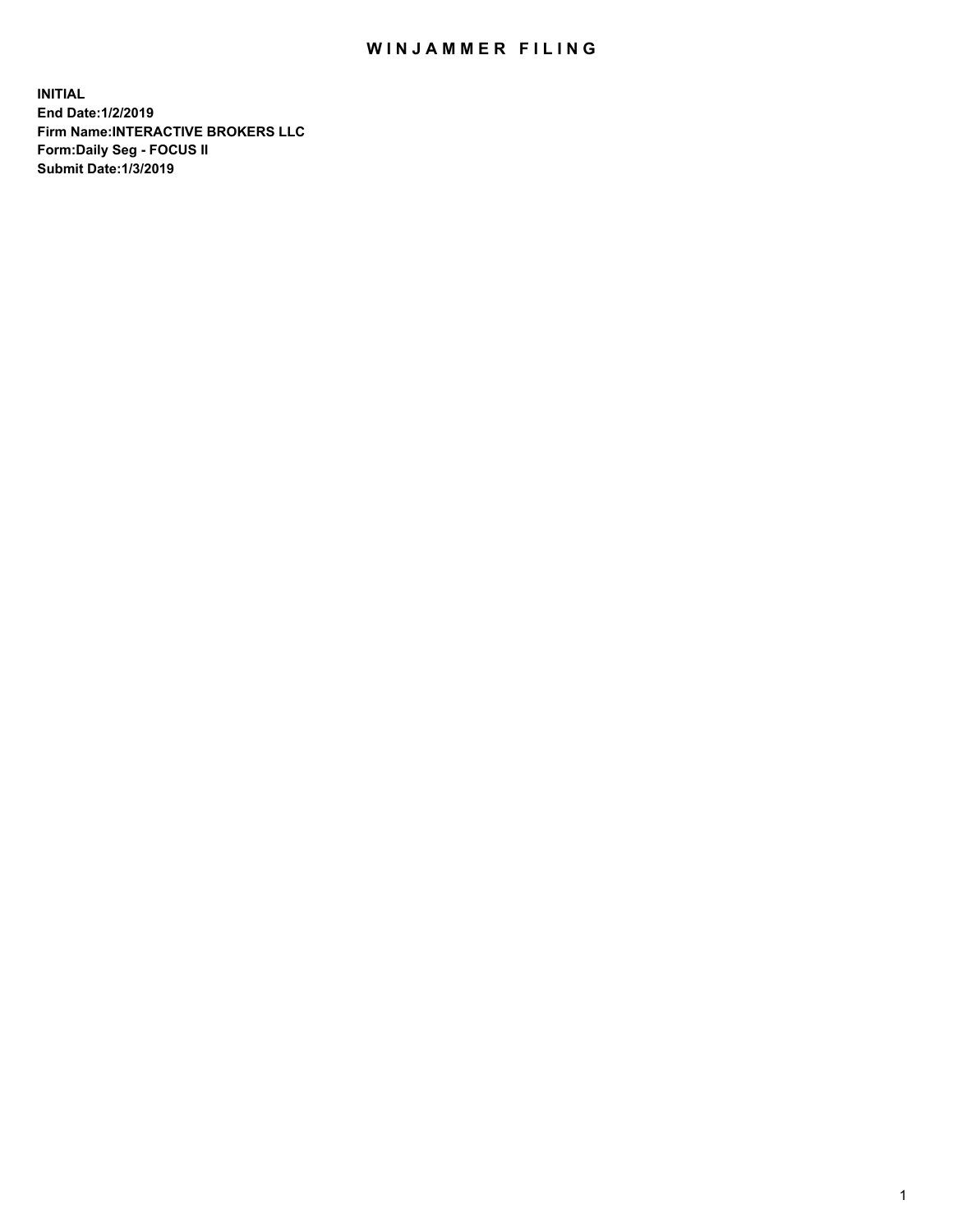**INITIAL End Date:1/2/2019 Firm Name:INTERACTIVE BROKERS LLC Form:Daily Seg - FOCUS II Submit Date:1/3/2019 Daily Segregation - Cover Page**

| Name of Company                                                                                                                                                                                                                                                                                                                | <b>INTERACTIVE BROKERS LLC</b>                                                                  |
|--------------------------------------------------------------------------------------------------------------------------------------------------------------------------------------------------------------------------------------------------------------------------------------------------------------------------------|-------------------------------------------------------------------------------------------------|
| <b>Contact Name</b>                                                                                                                                                                                                                                                                                                            | <b>James Menicucci</b>                                                                          |
| <b>Contact Phone Number</b>                                                                                                                                                                                                                                                                                                    | 203-618-8085                                                                                    |
| <b>Contact Email Address</b>                                                                                                                                                                                                                                                                                                   | jmenicucci@interactivebrokers.c<br>om                                                           |
| FCM's Customer Segregated Funds Residual Interest Target (choose one):<br>a. Minimum dollar amount: ; or<br>b. Minimum percentage of customer segregated funds required:% ; or<br>c. Dollar amount range between: and; or<br>d. Percentage range of customer segregated funds required between:% and%.                         | $\overline{\mathbf{0}}$<br>$\overline{\mathbf{0}}$<br>155,000,000 245,000,000<br>0 <sub>0</sub> |
| FCM's Customer Secured Amount Funds Residual Interest Target (choose one):<br>a. Minimum dollar amount: ; or<br>b. Minimum percentage of customer secured funds required:%; or<br>c. Dollar amount range between: and; or<br>d. Percentage range of customer secured funds required between:% and%.                            | $\overline{\mathbf{0}}$<br>$\mathbf 0$<br>80,000,000 120,000,000<br>0 <sub>0</sub>              |
| FCM's Cleared Swaps Customer Collateral Residual Interest Target (choose one):<br>a. Minimum dollar amount: ; or<br>b. Minimum percentage of cleared swaps customer collateral required:% ; or<br>c. Dollar amount range between: and; or<br>d. Percentage range of cleared swaps customer collateral required between:% and%. | $\overline{\mathbf{0}}$<br>$\underline{\mathbf{0}}$<br>0 <sub>0</sub><br>00                     |

Attach supporting documents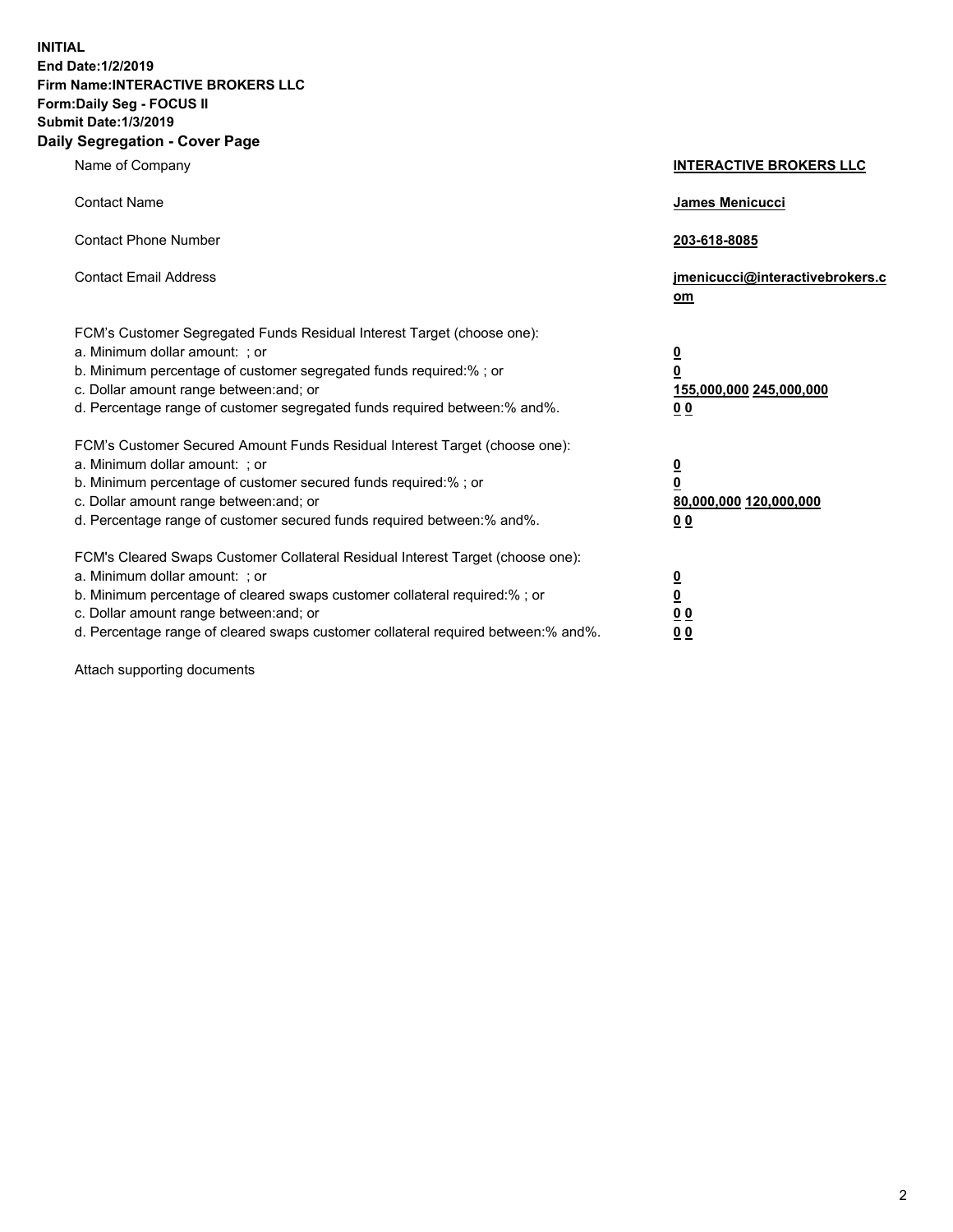## **INITIAL End Date:1/2/2019 Firm Name:INTERACTIVE BROKERS LLC Form:Daily Seg - FOCUS II Submit Date:1/3/2019 Daily Segregation - Secured Amounts**

|     | Foreign Futures and Foreign Options Secured Amounts                                               |                                                      |
|-----|---------------------------------------------------------------------------------------------------|------------------------------------------------------|
|     | Amount required to be set aside pursuant to law, rule or regulation of a foreign                  | $0$ [7305]                                           |
|     | government or a rule of a self-regulatory organization authorized thereunder                      |                                                      |
| 1.  | Net ledger balance - Foreign Futures and Foreign Option Trading - All Customers                   |                                                      |
|     | A. Cash                                                                                           | 432,431,907 [7315]                                   |
|     | B. Securities (at market)                                                                         | $0$ [7317]                                           |
| 2.  | Net unrealized profit (loss) in open futures contracts traded on a foreign board of trade         | 7,636,901 [7325]                                     |
| 3.  | Exchange traded options                                                                           |                                                      |
|     | a. Market value of open option contracts purchased on a foreign board of trade                    | 59,709 [7335]                                        |
|     | b. Market value of open contracts granted (sold) on a foreign board of trade                      | -67,858 [7337]                                       |
| 4.  | Net equity (deficit) (add lines 1.2. and 3.)                                                      | 440,060,659 [7345]                                   |
| 5.  | Account liquidating to a deficit and account with a debit balances - gross amount                 | 5,149 <sub>[7351]</sub>                              |
|     | Less: amount offset by customer owned securities                                                  | 0 [7352] 5,149 [7354]                                |
| 6.  | Amount required to be set aside as the secured amount - Net Liquidating Equity                    | 440,065,808 [7355]                                   |
|     | Method (add lines 4 and 5)                                                                        |                                                      |
| 7.  | Greater of amount required to be set aside pursuant to foreign jurisdiction (above) or line<br>6. | 440,065,808 [7360]                                   |
|     | FUNDS DEPOSITED IN SEPARATE REGULATION 30.7 ACCOUNTS                                              |                                                      |
| 1.  | Cash in banks                                                                                     |                                                      |
|     | A. Banks located in the United States                                                             | 69,610,513 [7500]                                    |
|     | B. Other banks qualified under Regulation 30.7                                                    | 0 [7520] 69,610,513 [7530]                           |
| 2.  | Securities                                                                                        |                                                      |
|     | A. In safekeeping with banks located in the United States                                         | 408,108,538 [7540]                                   |
|     | B. In safekeeping with other banks qualified under Regulation 30.7                                | 0 [7560] 408,108,538 [7570]                          |
| 3.  | Equities with registered futures commission merchants                                             |                                                      |
|     | A. Cash                                                                                           | $0$ [7580]                                           |
|     | <b>B.</b> Securities                                                                              | $0$ [7590]                                           |
|     | C. Unrealized gain (loss) on open futures contracts                                               | $0$ [7600]                                           |
|     | D. Value of long option contracts                                                                 | $0$ [7610]                                           |
|     | E. Value of short option contracts                                                                | 0 [7615] 0 [7620]                                    |
| 4.  | Amounts held by clearing organizations of foreign boards of trade                                 |                                                      |
|     | A. Cash                                                                                           | $0$ [7640]                                           |
|     | <b>B.</b> Securities                                                                              | $0$ [7650]                                           |
|     | C. Amount due to (from) clearing organization - daily variation                                   | $0$ [7660]                                           |
|     | D. Value of long option contracts                                                                 | $0$ [7670]                                           |
|     | E. Value of short option contracts                                                                | 0 [7675] 0 [7680]                                    |
| 5.  | Amounts held by members of foreign boards of trade                                                |                                                      |
|     | A. Cash                                                                                           | 86,688,073 [7700]                                    |
|     | <b>B.</b> Securities                                                                              | $0$ [7710]                                           |
|     | C. Unrealized gain (loss) on open futures contracts                                               | 3,930,188 [7720]                                     |
|     | D. Value of long option contracts                                                                 | 59,709 [7730]                                        |
|     | E. Value of short option contracts                                                                | <mark>-67,858</mark> [7735] <b>90,610,112</b> [7740] |
| 6.  | Amounts with other depositories designated by a foreign board of trade                            | $0$ [7760]                                           |
| 7.  | Segregated funds on hand                                                                          | $0$ [7765]                                           |
| 8.  | Total funds in separate section 30.7 accounts                                                     | 568,329,163 [7770]                                   |
| 9.  | Excess (deficiency) Set Aside for Secured Amount (subtract line 7 Secured Statement               | 128,263,355 [7380]                                   |
|     | Page 1 from Line 8)                                                                               |                                                      |
| 10. | Management Target Amount for Excess funds in separate section 30.7 accounts                       | 80,000,000 [7780]                                    |
| 11. | Excess (deficiency) funds in separate 30.7 accounts over (under) Management Target                | 48,263,355 [7785]                                    |
|     |                                                                                                   |                                                      |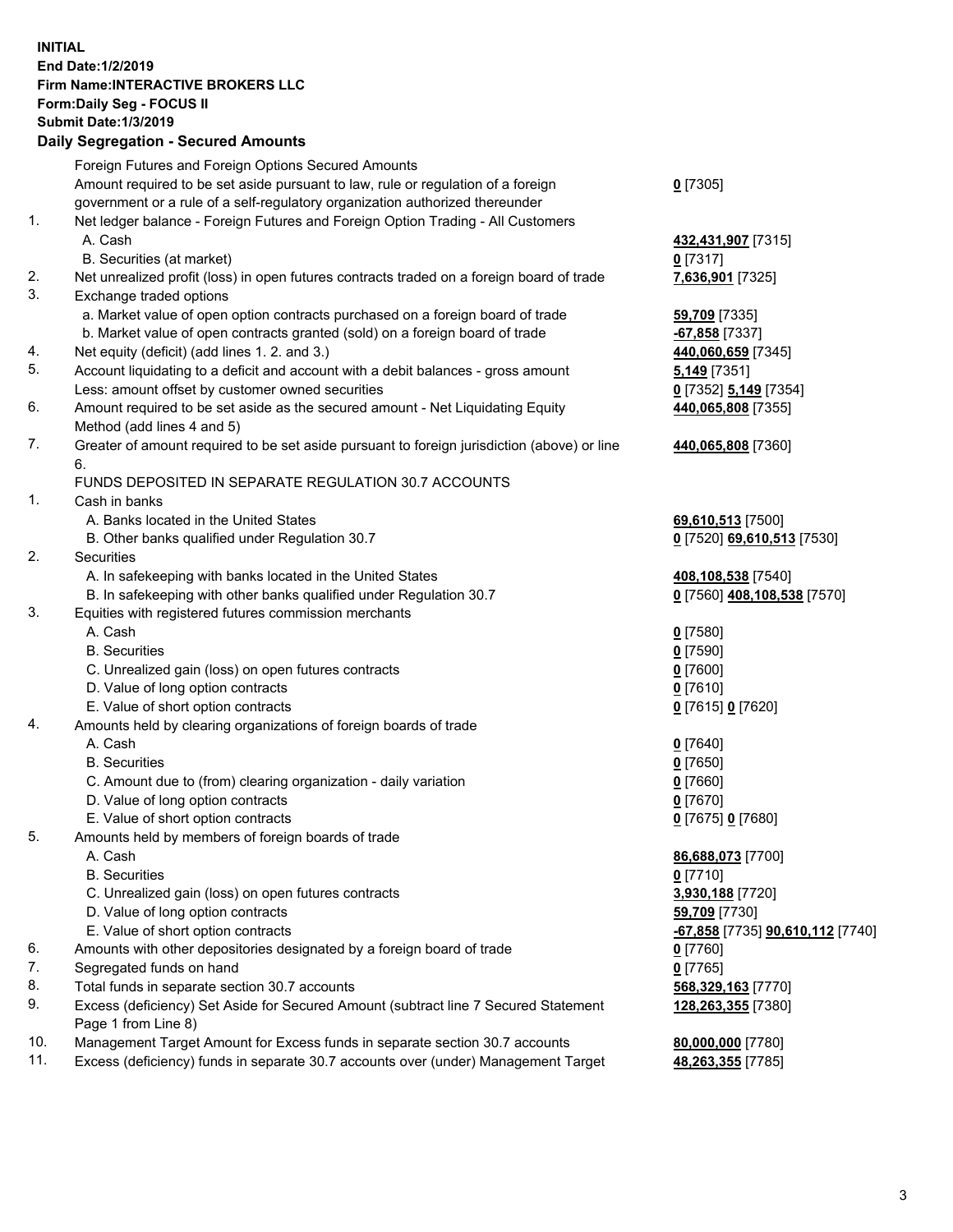**INITIAL End Date:1/2/2019 Firm Name:INTERACTIVE BROKERS LLC Form:Daily Seg - FOCUS II Submit Date:1/3/2019 Daily Segregation - Segregation Statement** SEGREGATION REQUIREMENTS(Section 4d(2) of the CEAct) 1. Net ledger balance A. Cash **4,013,970,200** [7010] B. Securities (at market) **0** [7020] 2. Net unrealized profit (loss) in open futures contracts traded on a contract market **-56,372,024** [7030] 3. Exchange traded options A. Add market value of open option contracts purchased on a contract market **322,621,364** [7032] B. Deduct market value of open option contracts granted (sold) on a contract market **-409,110,622** [7033] 4. Net equity (deficit) (add lines 1, 2 and 3) **3,871,108,918** [7040] 5. Accounts liquidating to a deficit and accounts with debit balances - gross amount **1,462,583** [7045] Less: amount offset by customer securities **0** [7047] **1,462,583** [7050] 6. Amount required to be segregated (add lines 4 and 5) **3,872,571,501** [7060] FUNDS IN SEGREGATED ACCOUNTS 7. Deposited in segregated funds bank accounts A. Cash **391,710,813** [7070] B. Securities representing investments of customers' funds (at market) **2,467,877,860** [7080] C. Securities held for particular customers or option customers in lieu of cash (at market) **0** [7090] 8. Margins on deposit with derivatives clearing organizations of contract markets A. Cash **5,872,408** [7100] B. Securities representing investments of customers' funds (at market) **1,327,607,836** [7110] C. Securities held for particular customers or option customers in lieu of cash (at market) **0** [7120] 9. Net settlement from (to) derivatives clearing organizations of contract markets **-11,842,065** [7130] 10. Exchange traded options A. Value of open long option contracts **322,442,465** [7132] B. Value of open short option contracts **-409,007,429** [7133] 11. Net equities with other FCMs A. Net liquidating equity **0** [7140] B. Securities representing investments of customers' funds (at market) **0** [7160] C. Securities held for particular customers or option customers in lieu of cash (at market) **0** [7170] 12. Segregated funds on hand **0** [7150] 13. Total amount in segregation (add lines 7 through 12) **4,094,661,888** [7180] 14. Excess (deficiency) funds in segregation (subtract line 6 from line 13) **222,090,387** [7190] 15. Management Target Amount for Excess funds in segregation **155,000,000** [7194] 16. Excess (deficiency) funds in segregation over (under) Management Target Amount **67,090,387** [7198]

Excess